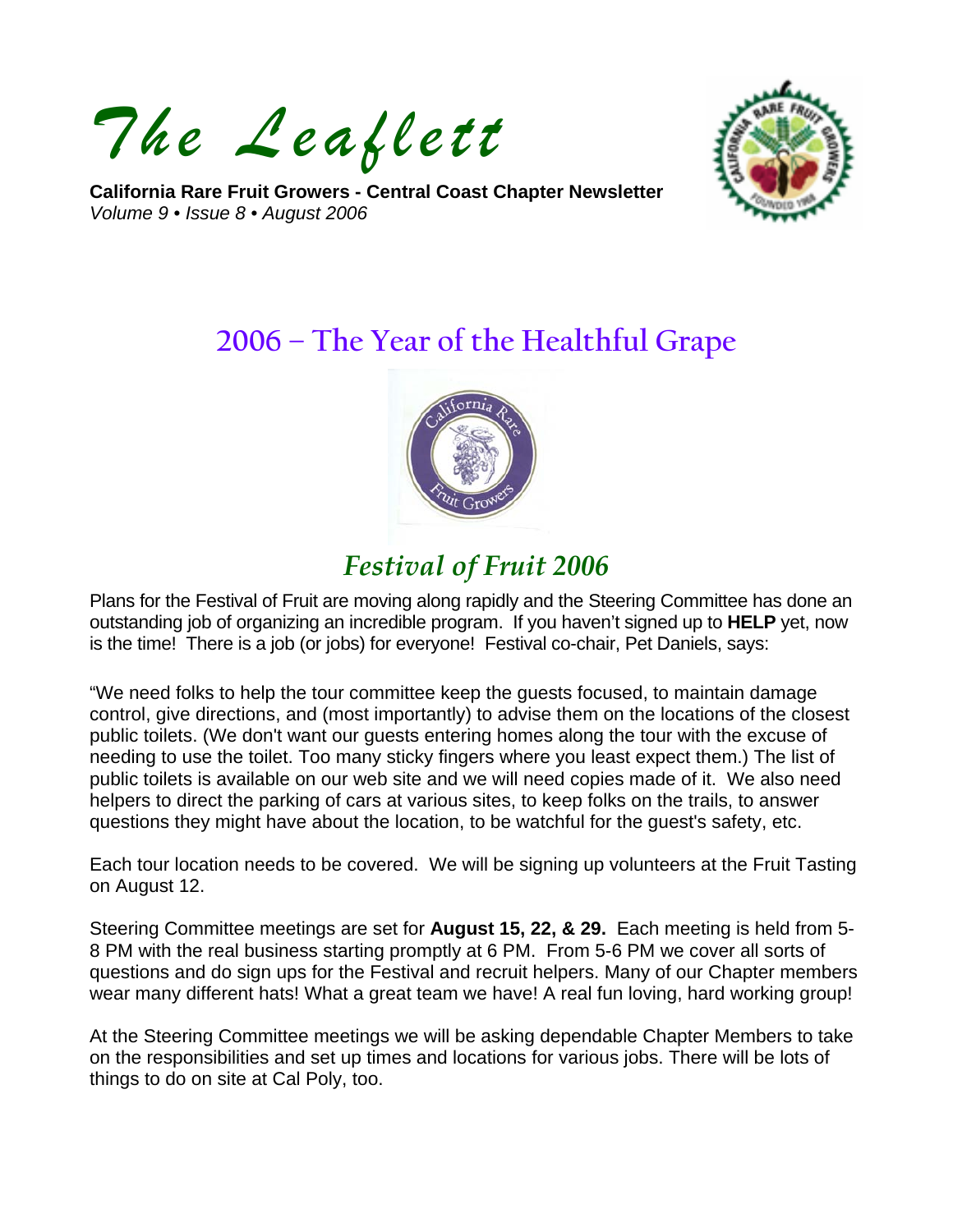We also would like all our helpers and members to buy and wear the lovely Grape Green Tshirts that we have in every size to readily identify them as Jolly Green Giants of the Rare Fruit World, Central Coast Chapter! These will be available at the Fruit Tasting on August 12 or any time from David Maislen at 474-4010."

#### July Meeting



The July meeting, held at the Nurses' Pistachio Orchard (NPO) in Paso Robles/Creston was hot, but, according to those 60 attendees who braved the heat, it was worth the discomfort! Members dressed appropriately and brought plenty of water—everyone that is, except for Owen Baynham, who thought there would be water available there. He was sure surprised when he tried to get a drink from a conveniently located hose! (Just kidding, but

check out that thermometer in the photo of Owen taken by Joe Sabol!) As Joe, is fond of saying, "there are no wimps in CRFG" and the stalwarts who showed up for the tour certainly proved him right! Our chapter co-chair, Bob Tullock reported:

"On Saturday, July 8th, the Central Coast Chapter of CRFG held their monthly meeting at the NPO Orchards. The NPO Orchard is situated on about 20 acres approximately 8 miles east of Paso Robles at around 1500 feet elevation. The Orchard is owned and operated by three retired nurses that have done an outstanding job of establishing and operating one of the best maintained orchards we have visited. The farm is a California Certified Organic Farm (CCOF) and extreme care is used to maintain the quality of organic nuts produced.

Prior to 1978 most of the world's supply of pistachios came from Iran. After the change in leadership in Iran, many areas attempted to grow pistachios. Pistachios are usually considered equal to almonds in cold resistance but require slightly more winter chill. Pistachios are also more tolerant to summer heat than almonds; hence inland in Central California seems to be a natural setting for the production of pistachios.

Pistachios are dioecious plants, that is, the female flowers that produce the fruit and the male flowers that produce the pollen are borne on separate trees. The trees are started from seeds and are grafted with the female (Kermin) or male (Peters) variety. The Kermin and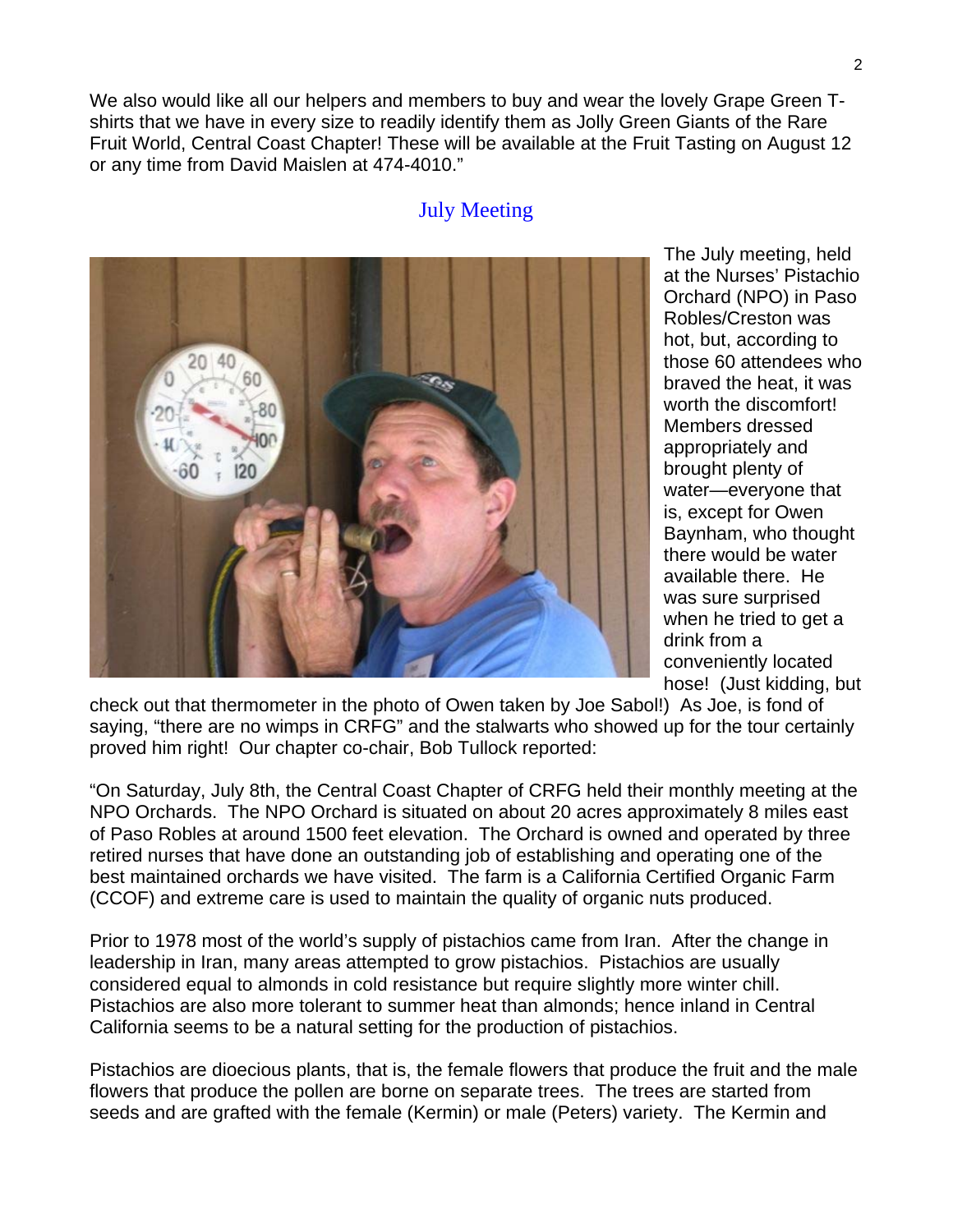Peters appear to be the most commonly available varieties in our area. Most plantings utilize one male tree for every 6 to 8 females, depending on the orchard spacing. Pollen is air borne and bees are not required for pollination. The nut yield per tree is smaller than any other commercially grown nut trees.

Harvesting and pruning are very labor intensive but the fruit is in demand and they are a very rewarding crop to grow in the beautiful setting developed by the hard working ladies of NPO Orchards."

The nurses, Jackie Cooper, Donna Olson, and Cecilia "Ce" Garcia were all friends who worked in Southern California. They knew they wanted to "retire" to an outdoor lifestyle. After a search of some years, they found their land and decided to plant pistachios. They weren't retired yet, so they commuted between Southern California and their orchard until about 1997, when they were finally able to move into the home they had built on the land.

As anyone who grows anything knows, you never "retire" from the work involved outdoors. They all share in the jobs necessary to the orchard with Jackie (until her illness prevented it) doing most of the planning and organizing, Donna tending to most mechanical duties, such as tractor driving, and Ce handling the marketing. Of course, each of them also works in the field. With help from Bob

Thimm, 82, a former manager of a huge ranch that was once in the area where the NPO now exists, the nurses brought their orchard into full production of organic nuts. Their nuts are not only organic, they are simply dried (not roasted) and they have no salt. They have become a big hit at local farmer's markets and with customers to local natural health food stores. Take time to search out their product. You will love their nuts! (The photo on the right was taken by Paul Moyer.)



**(Jackie Cooper, one of the owners of the NPO, passed away in July, about a week after our meeting. Our sincere condolences are with Donna and Ce in the loss of their dear friend.)**

# **A Bushel Basket of Opportunities**

Besides helping with our BIG event in September, you have several great choices in assisting our Chapter in the next few months. How **would** you like to help?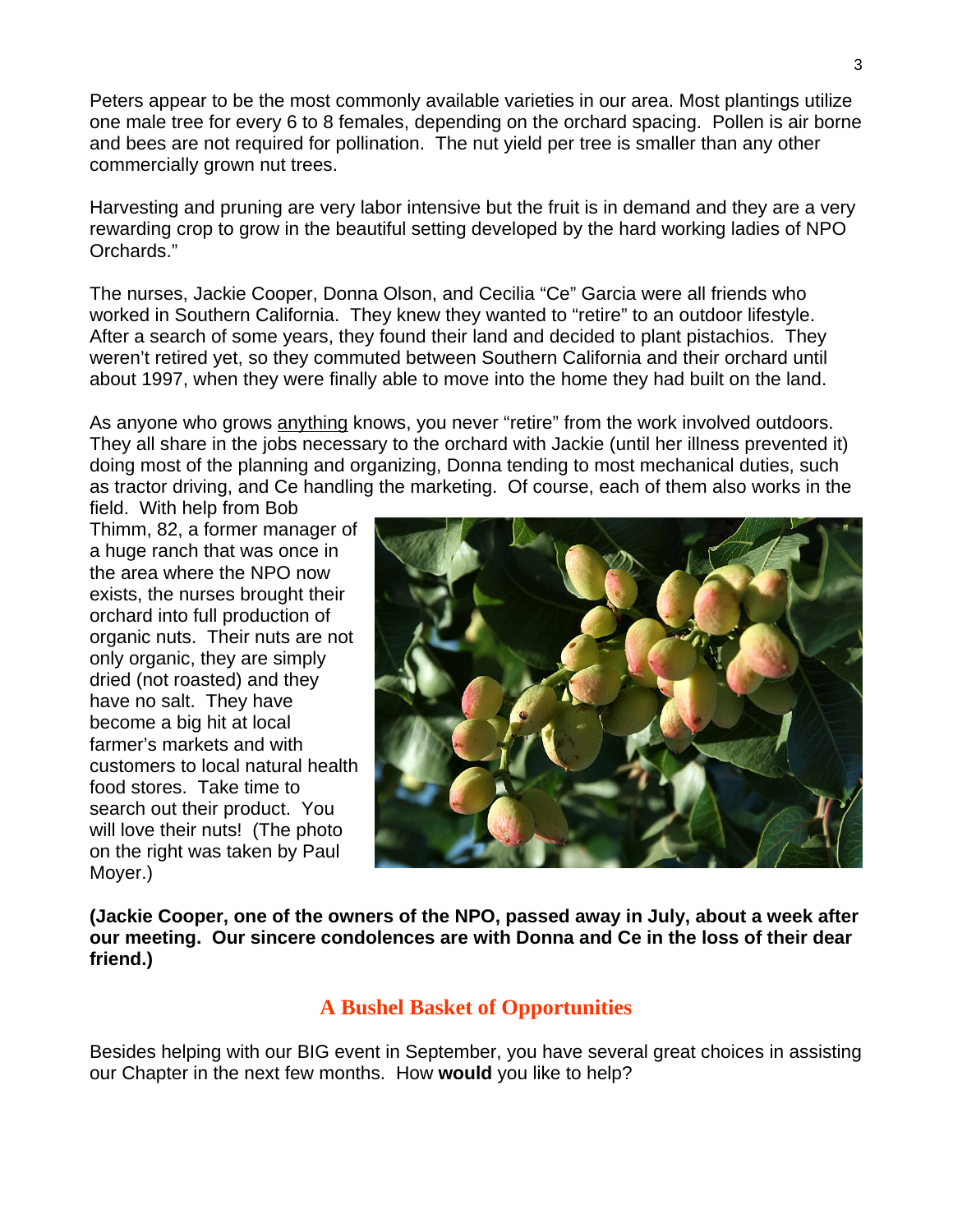A work/play session is in the planning stages for **August 5** at our Community Orchard, starting at 8:30 am and ending at 10:00 am. Joe Sabol will be e-mailing more information later, but if you don't get e-mail and you would like to be part of this event, give Joe a call at (805) 544-1056.

Cut and serve fruit at the Dave Wilson Nursery Fruit Tasting Event on **August 12**! You can learn more about this later in this issue under the "Meetings" column. Again, contact Joe. (You know, he's retired and he really misses talking to hundreds of students every day!)

We need a few representatives to display our banner on **August 19-20** at the Earl Warren Showground in Santa Barbara for PS. Productions 17th Annual Home and Garden Show. People from Ventura, Santa Barbara, and San Luis Obispo Counties attend this show and it will be a great opportunity to let lots of people hear about our Festival of Fruit! The show hours are 10:00 am - 5:00 pm. The parking is free and Norman Beard will get free passes for helpers. Contact: Norman Beard **[beardtropics@earthlink.net](mailto:beardtropics@earthlink.net)**

# **ORCHARD LADDER SAFETY AND SELECTION**

As a rare fruit grower, without caution, you might become a victim of your own success! Yes, there may come a day when the twigs you picked up at a scion exchange actually grow into a producing fruit tree. The best fruit, of course, will be at the top of the tree. You will have to haul out your trusty Christmas light hanging ladder—the one you salvaged from the neighbor's dump pile and repaired with baling wire-- to reach the fruit. Never mind that the tree is 10 feet tall and the ladder is only 6 feet tall. After all, you are nearly 6 feet tall and if you stand on the top rung and reach out a bit to get to the fruit at the center of the tree, there shouldn't be a problem. You maneuver the ladder into place and are in the process of leveling it with a few stray rocks when a picture of your fellow rare fruit grower, Dave Christie, pops into your head. "Whoa!" you think. "Didn't Dave just fall off his old, rickety ladder and break his wrist? Hum. Maybe I'd better give this procedure a little more consideration!"



While Dave probably never imagined he'd find himself as a "poster boy" for what **not** to do on a ladder, his accident can teach us all a lesson in safety and prevent us from suffering as he did. Once he got back from the ER, Dave seriously thought about what had led to his accident and how he could prevent a repeat performance. Here, in his own words, is his solution: "I went and bought a 10 foot Strathmore (ladder) at Farm Supply--should have done it 20 years ago." So now, you can see smiling Dave (even though his wrist is still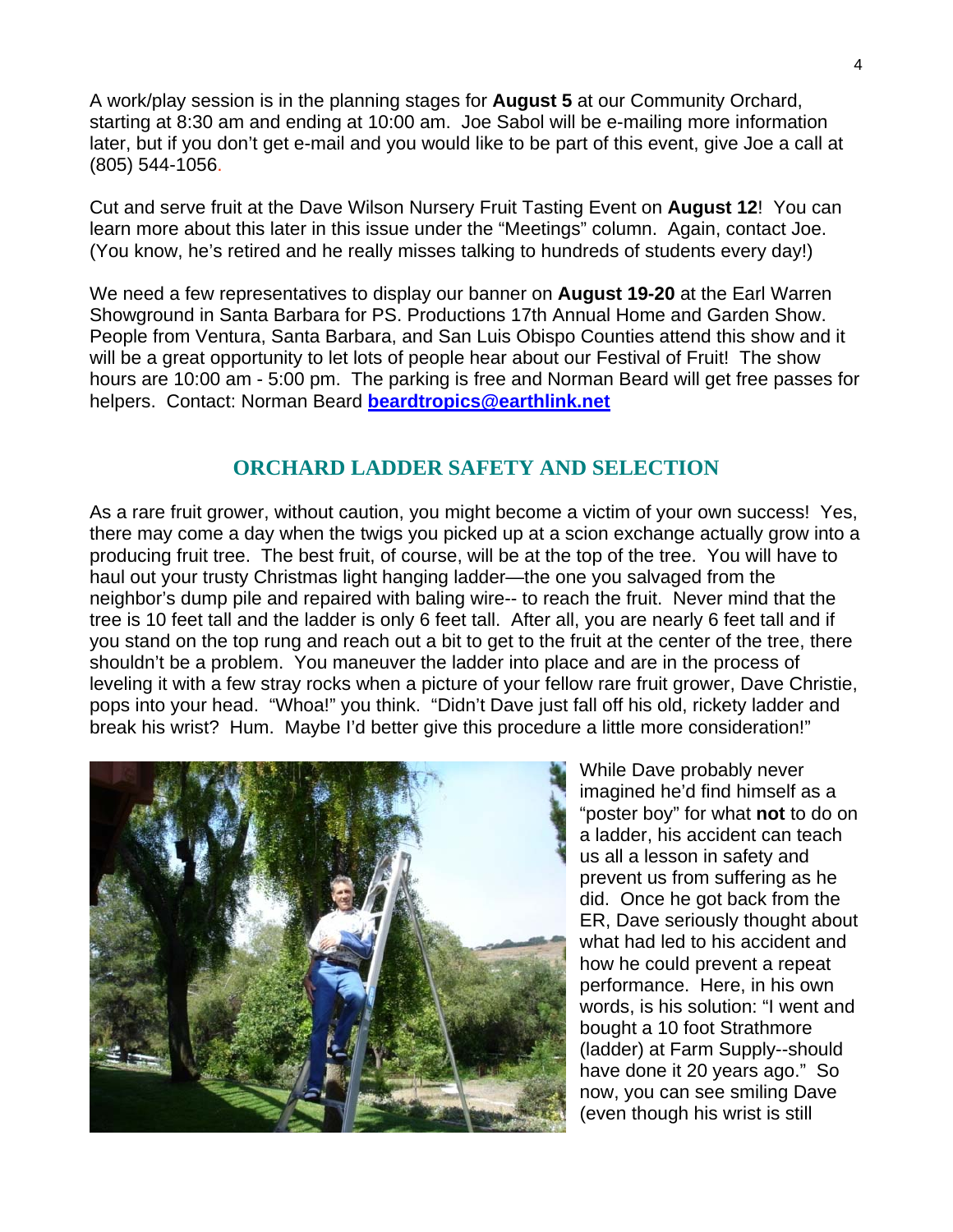hurting) on his safe, new ladder. Since it is 10 feet tall, he won't have to climb to the top rung to reach his fruit or prune that pesky bougainvillea. (In the photo, he is standing sideways, but he would never actually climb up the ladder that way in his orchard!)

Dave isn't alone in making the mistake of using an inadequate ladder for the job. According to the Consumer Product Safety Commission, each year over 500,000 people are treated for cuts, bruises and fractured bones from the improper use of ladders. More than 300 people a year die from ladder related injuries! In a study made of Central Washington agricultural worker's injuries from 1996-2001 by the University of Washington's School of Public Health and Community Medicine, the astonishing fact was that ladder injuries tended to be the most severe and costly reported injuries, with \$21.5 million in compensation paid for the six-year period! They also discovered that 44% of the accidents took place on the upper third of ladder; 47% of the cases resulted from ladder movement, and 27% happened when the worker slipped from a rung. The most common injuries were back injuries and ankle sprains.

So, what can you do to keep from becoming a ladder accident statistic? The following safety tips (paraphrased from the **Zenith Insurance Company**) should be a good place to begin your campaign.

- Select an orchard (tripod) ladder of proper length to reach working heights—a height that will allow you to stand no higher than the third rung from the top to reach your crop.
- Never use an orchard ladder on hard or slippery surfaces, such as concrete or asphalt. They are made to sink into dirt or turf areas.
- Inspect your ladder before each use. Check that all working parts are in good order. Never climb a bent or broken ladder. Make sure all rivets, joints, nuts, and bolts are tightened, and that feet, steps, and rungs are secure. Never make temporary repairs to damaged or missing parts.
- Keep ladder clean and free from grease or mud. Clean your shoes before using ladder. Wear shoes with non-skid soles.
- Confirm ladder steps are level and that the third leg is stable and positioned straight away from the center line of the ladder.
- Maintain a firm grip. Use both hands while climbing up or down the ladder. Keep your body centered on the ladder.
- Do not overreach; instead, move the ladder as needed. Never walk (or jog) the ladder when standing on it.
- Do not stand on the top two steps. Do not sit on the top rung.
- Avoid pushing or pulling off the side of the ladder. Do not jump from the ladder.
- Limit one person to a ladder at a time.
- Never place a metal ladder near electrical wires. Stay at least 10 feet from a voltage line. Don't use a metal ladder in an electrical storm, either. Aluminum is a great conductor of electricity!
- Never leave a ladder set up and unattended if children are nearby.
- Avoid ladders if you:
	- o tire easily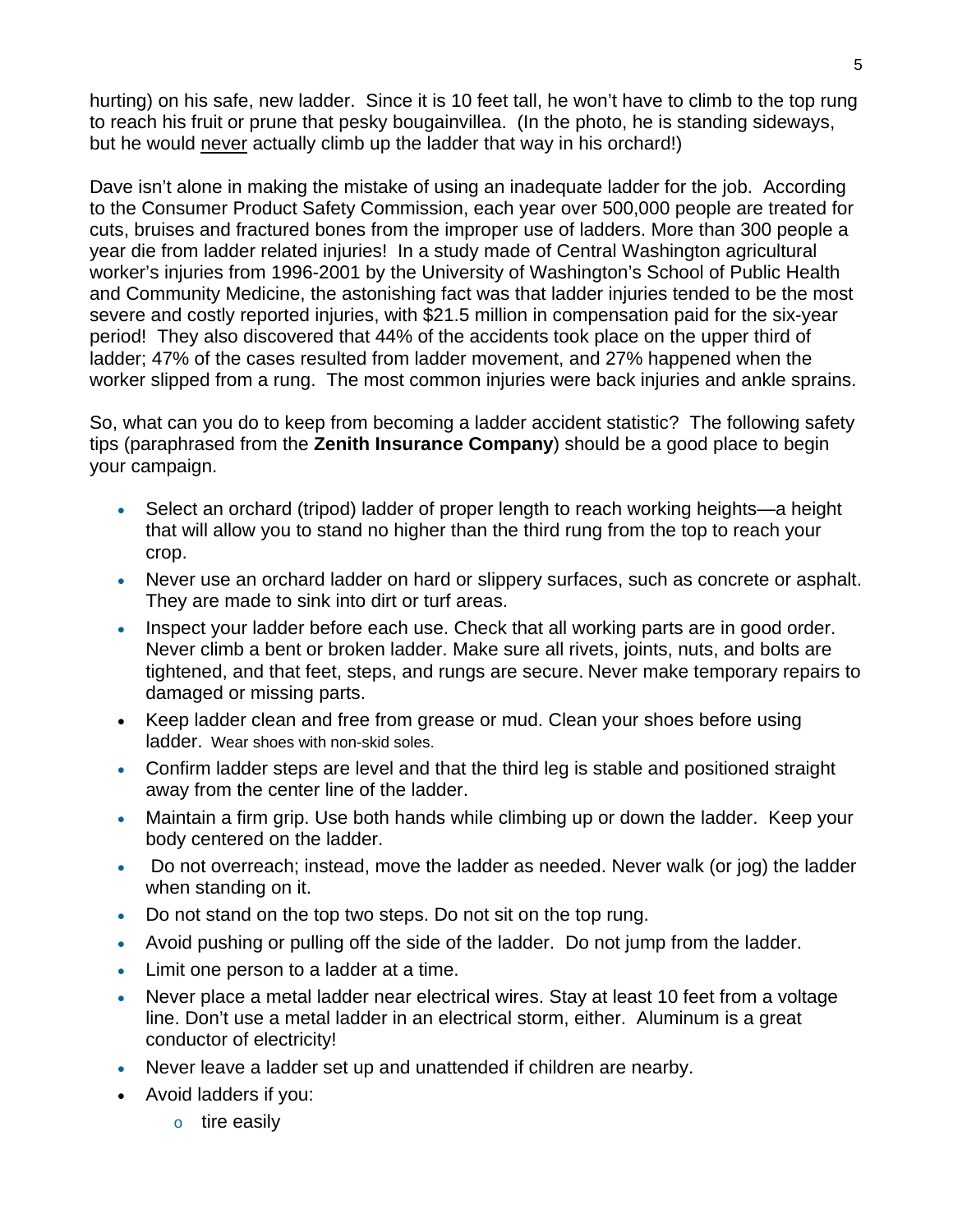- o have fainting spells
- o use medication or alcohol
- $\circ$  are physically handicapped in a way that makes ladder use difficult

Now that you know the rules, how should you go about choosing a good orchard ladder? Like Dave, you need to do some research on where to find the best ladder for your requirements at a price you are comfortable with. There are several good orchard ladder manufacturers, but Dave settled on the Strathmore Ladder Company line because of local availability at a price he liked. According to the information on its website, the Strathmore Ladder Company began manufacturing wood tripod and citrus ladders in the 1920's. The town of Strathmore is located in the heart of the California citrus belt, which gave them the perfect opportunity to see first hand how ladders performed in the field and what improvements could be made on them. They began building the more lightweight aluminum ladders in the 1970's. In the early 1990's, after nearly 70 years of production, the wooden

ladders were phased out due to the lack of demand and the quality of wood needed to produce them. They are proud of their dedication to building the best ladder for the job of picking fruit. A quote from their website states: "Like we tell our many customers, if there were a better orchard ladder on the market, we would be building it!"

Our Central Coast Chapter co-chair, Art DeKleine, must believe they build great ladders, because Strathmore is the brand he uses when picking cherries in his grove in Michigan—quite a distance from Strathmore, California! Art, shown in the photo with some of his Strathmore ladders, is a stickler for safety. As he says, "Our insurance carrier **requires** good orchard ladders. Many insurance carriers will not insure farm operations using ladders." So, he wants quality ladders, but not at the risk of breaking the bank. "Relatively inexpensive as good ladders go," says Art.



But even if you read the rules and give up your baling-wire repaired 6-foot ladder for a great new aluminum tripod, if you really want to be sure you don't become an accident victim while picking your fruit, remember this great advice from the Strathmore Ladder Company: **"Common sense should prevail! If you are in doubt about the safety of your ladder or a proposed activity, don't do it!"**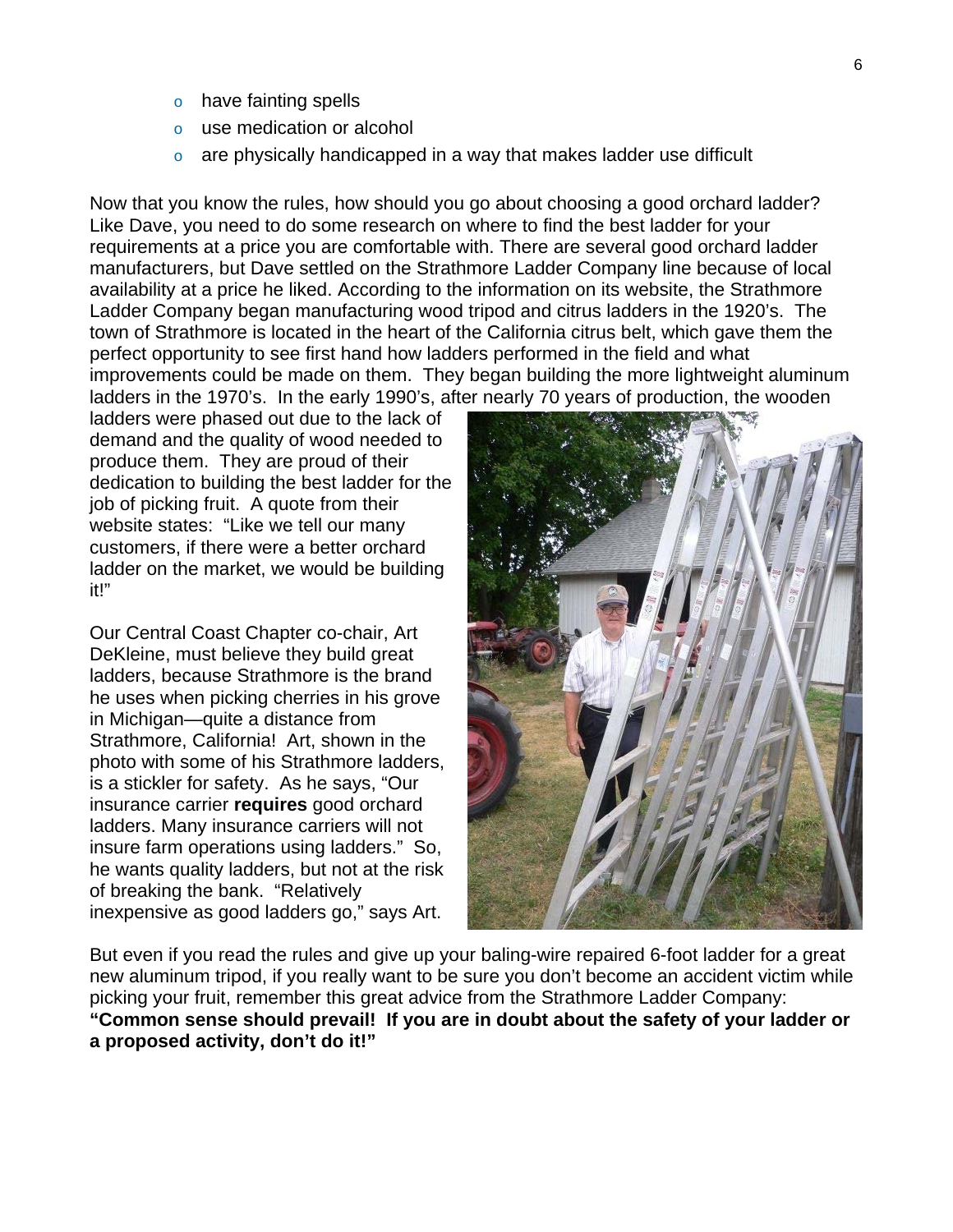### **Wishing You a Speedy Recovery, Patti!**



Our friend and ever faithful associate, Patti Schober, had surgery on Friday, July 28, to remove a blockage in her aorta. The surgery went well. Her recovery time is supposed to be about six weeks, so hopefully she will be on her feet in time to at least enjoy the Festival of Fruit! Patti is an avid supporter of the apple grafting program and rarely misses any opportunity to share her love of growing with students. She is also a member of the Master Gardener's program. Once she is feeling better, be sure to ask her for advice on your plant growing problems. If she doesn't know the answer, she'll know where to go to find it! Our thoughts and prayers are with you, Patti! If you want to contact her directly, please do so at [pwolfy@tcsn.net](mailto:pwolfy@tcsn.net) or send her a card via snail mail to Patti Schober, P.O. Box 443, San Miguel, CA 93451.

#### **Announcements**

**Welcome to Our New Chapter Colleagues:** Patricia Sutton (Art Henzgen's sister).

**Join the Parent Organization:** Many of our chapter colleagues are members of the Parent association and, for those of you who aren't, perhaps you **should** consider joining. With parent organization membership you receive a wonderful color magazine, *The Fruit Gardener***,** filled with great articles on fruit growing, news, many chapter activities and contacts. Dues are **\$30 annually** or **3 years for \$87**. Membership applications are available from **Joe Sabol**. Call him at **544-1056** if you can't find him at a meeting.

**American Community Garden Association Conference—**this conference is to be held at UCLA in Los Angeles August 8-11. If you are interested, please visit their website for more information at http://www.communitygarden.org/conferences.php

### **Calendar of Meetings – 2006**

Meetings are held the **second Saturday** of the month and begin at **1:30 PM** unless otherwise indicated. Bring a friend, car pool, and, for most meetings, **bring a chair** for all in your party. Pet Daniels suggests we bring our own bottled water to drink, too. What fun it is to be a member of CRFG!

**August 12—Dave Wilson Fruit Tasting—Cal Poly:** This has been a **wildly** popular event that we weren't able to host in 2005. (Yes, I **do** mean "wildly". Have you ever seen fruit enthusiasts high on fructose?) Note that this is less than one month before we host the Festival of Fruit. **Your** assistance is **NEEDED**! If you can help, please reply to Joe Sabol now by calling him at (805) 544-1056. We have three shifts, each for 90 minutes of slicing, serving, and smiling! We start with shift one at 12:30 p.m. on **Saturday, August 12**. Second shift starts at 2 p.m., third shift at 3:30 p.m. (this one includes clean-up).

No experience is needed to work here. We provide the knives, aprons and gloves. Dave Wilson brings one ton of fruit! There will be no business meeting and no refreshments are necessary